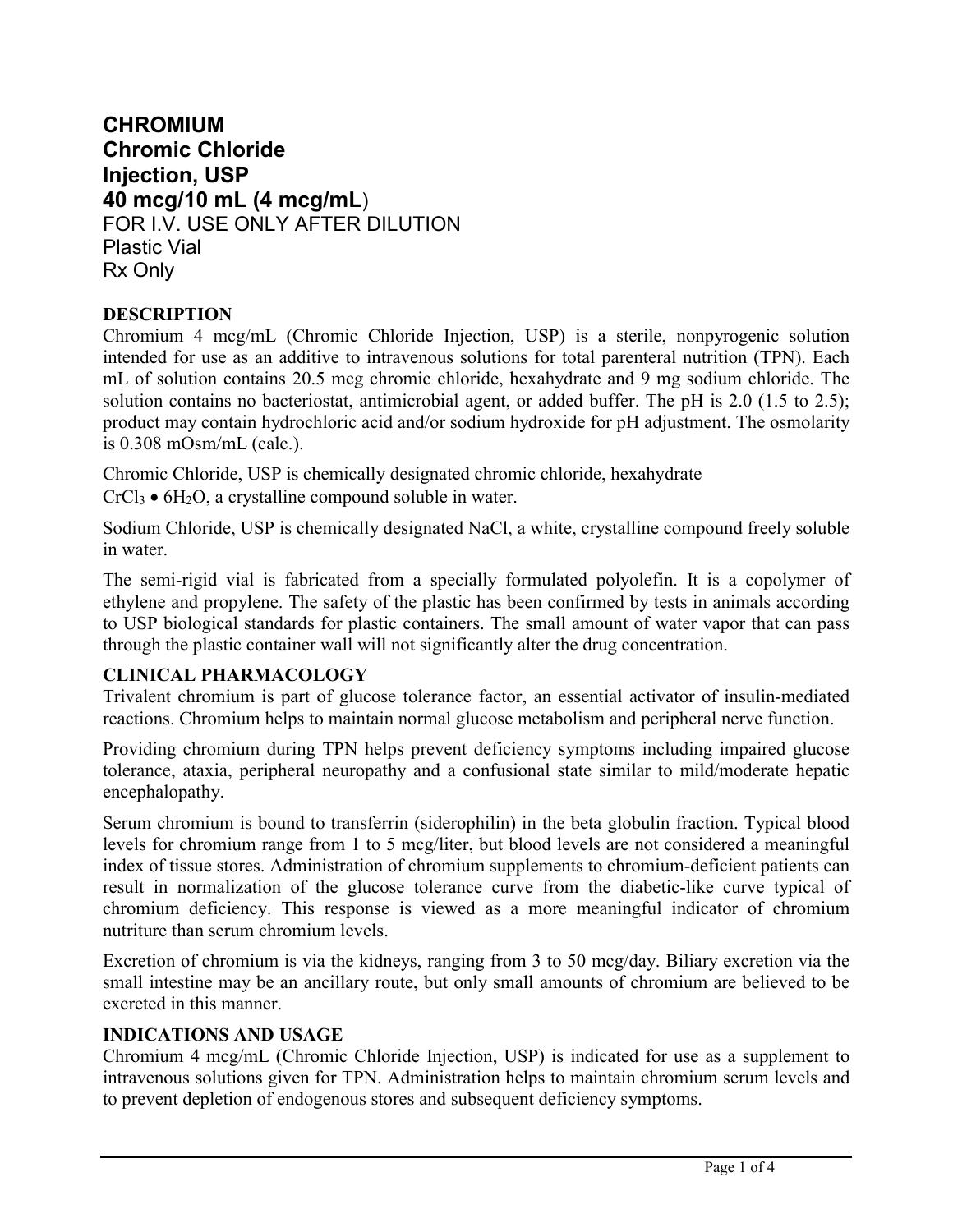# **CONTRAINDICATIONS**

None known.

## **WARNINGS**

Direct intramuscular or intravenous injection of Chromium 4 mcg/mL (Chromic Chloride Injection, USP) is contraindicated, as the acidic pH of the solution may cause considerable tissue irritation.

Severe kidney disease may make it necessary to reduce or omit chromium and zinc doses because these elements are primarily eliminated in the urine.

WARNING: This product contains aluminum that may be toxic. Aluminum may reach toxic levels with prolonged parenteral administration if kidney function is impaired. Premature neonates are particularly at risk because their kidneys are immature, and they require large amounts of calcium and phosphate solutions, which contain aluminum.

Research indicates that patients with impaired kidney function, including premature neonates, who receive parenteral levels of aluminum at greater than 4 to 5 mcg/kg/day accumulate aluminum at levels associated with central nervous system and bone toxicity. Tissue loading may occur at even lower rates of administration.

## **PRECAUTIONS**

#### **General**

Do not use unless solution is clear and seal is intact. Chromium 4 mcg/mL (Chromic Chloride Injection, USP) should only be used in conjunction with a pharmacy directed admixture program using aseptic technique in a laminar flow environment; it should be used promptly and in a single operation without any repeated penetrations. Solution contains no preservatives; discard unused portion immediately after admixture procedure is completed.

In assessing the contribution of chromium supplements to maintenance of glucose homeostasis, consideration should be given to the possibility that the patient may be diabetic.

#### **Geriatric Use**

An evaluation of current literature revealed no clinical experience identifying differences in response between elderly and younger patients. In general, dose selection for an elderly patient should be cautious, usually starting at the low end of the dosing range, reflecting the greater frequency of decreased hepatic, renal, or cardiac function, and of concomitant disease or other drug therapy.

This drug is known to be substantially excreted by the kidney, and the risk of toxic reactions to this drug may be greater in patients with impaired renal function. Because elderly patients are more likely to have decreased renal function, care should be taken in dose selection, and it may be useful to monitor renal function.

#### **Laboratory Tests**

Because chromium is present in the bloodstream in microgram quantities, routine measurement is impractical. If necessary, samples can be sent to a reference laboratory for assay.

## **Carcinogenesis, Mutagenesis, and Impairment of Fertility**

Long-term animal studies to evaluate the carcinogenic potential of Chromium 4 mcg/mL (Chromic Chloride Injection, USP) have not been performed, nor have studies been done to assess mutagenesis or impairment of fertility.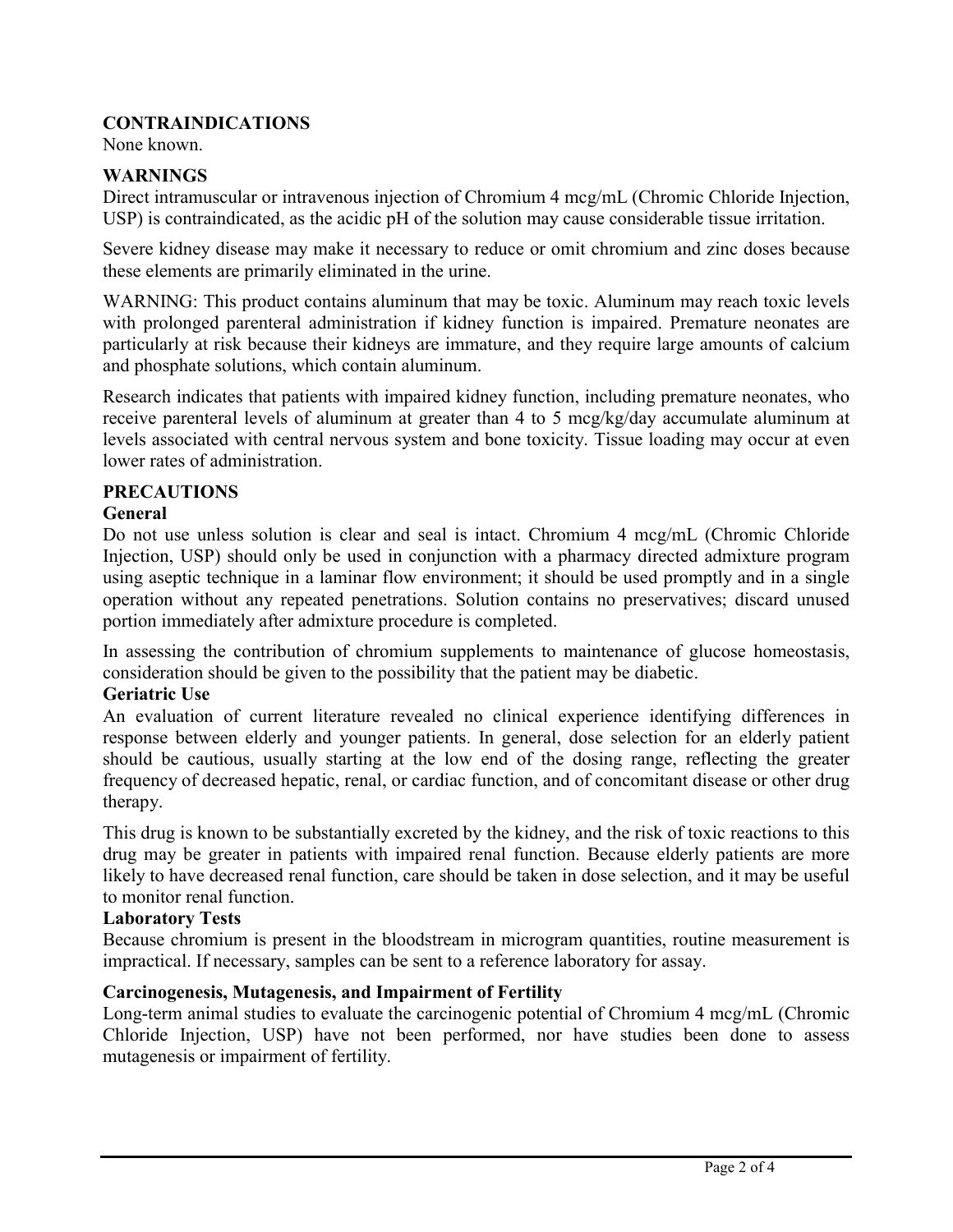## **Nursing Mothers**

It is not known whether this drug is excreted in human milk. Because many drugs are excreted in human milk, caution should be exercised when Chromium 4 mcg/mL (Chromic Chloride Injection, USP) is administered to a nursing woman.

## **Pediatric Use**

See DOSAGE and ADMINISTRATION section. Safety and effectiveness in children have not been established.

## **Pregnancy**

Animal reproduction studies have not been conducted with chromic chloride. It is also not known whether chromic chloride can cause fetal harm when administered to a pregnant woman or can affect reproductive capacity. Chromic chloride should be given to a pregnant woman only if clearly indicated.

## **ADVERSE REACTIONS**

None known.

# **DRUG ABUSE AND DEPENDENCE**

None known.

# **OVERDOSAGE**

Trivalent chromium administered intravenously to TPN patients has been shown to be nontoxic when given at dosage levels of up to 250 mcg/day for two consecutive weeks.

Reported toxic reactions to chromium include nausea, vomiting, ulcers of the gastrointestinal tract, renal and hepatic damage, convulsions and coma. The acute  $LD_{50}$  for intravenous trivalent chromium in rats was reported as 10 to 18 mg/kg.

# **DOSAGE AND ADMINISTRATION**

Chromium 4 mcg/mL (Chromic Chloride Injection, USP) contains 4 mcg chromium/mL and is administered intravenously only after dilution. The additive should be administered in a volume of fluid not less than 100 mL. For the adult receiving TPN, the suggested additive dosage is 10 to 15 mcg chromium/day (2.5 to 3.75 mL/day). The metabolically stable adult with intestinal fluid loss may require 20 mcg chromium/day (5 mL/day), with frequent monitoring of blood levels as a guideline for subsequent administration. For pediatric patients, the suggested additive dosage is 0.14 to 0.20 mcg/kg/day (0.035 to 0.05 mL/kg/day).

Parenteral drug products should be inspected visually for particulate matter and discoloration prior to administration, whenever solution and container permit. See **PRECAUTIONS**.

## **HOW SUPPLIED**

Chromium (Chromic Chloride Injection, USP) is supplied as follows:

| <b>Unit of Sale</b>                                 | <b>Concentration</b>           |
|-----------------------------------------------------|--------------------------------|
| NDC 0409-4093-01                                    | $40 \text{~mg}/10 \text{~m}$ L |
| Tray of 25 Single-dose plastic $(4 \text{ mcg/mL})$ |                                |
| vials                                               |                                |

Store at 20 to 25ºC (68 to 77ºF). [See USP Controlled Room Temperature.]